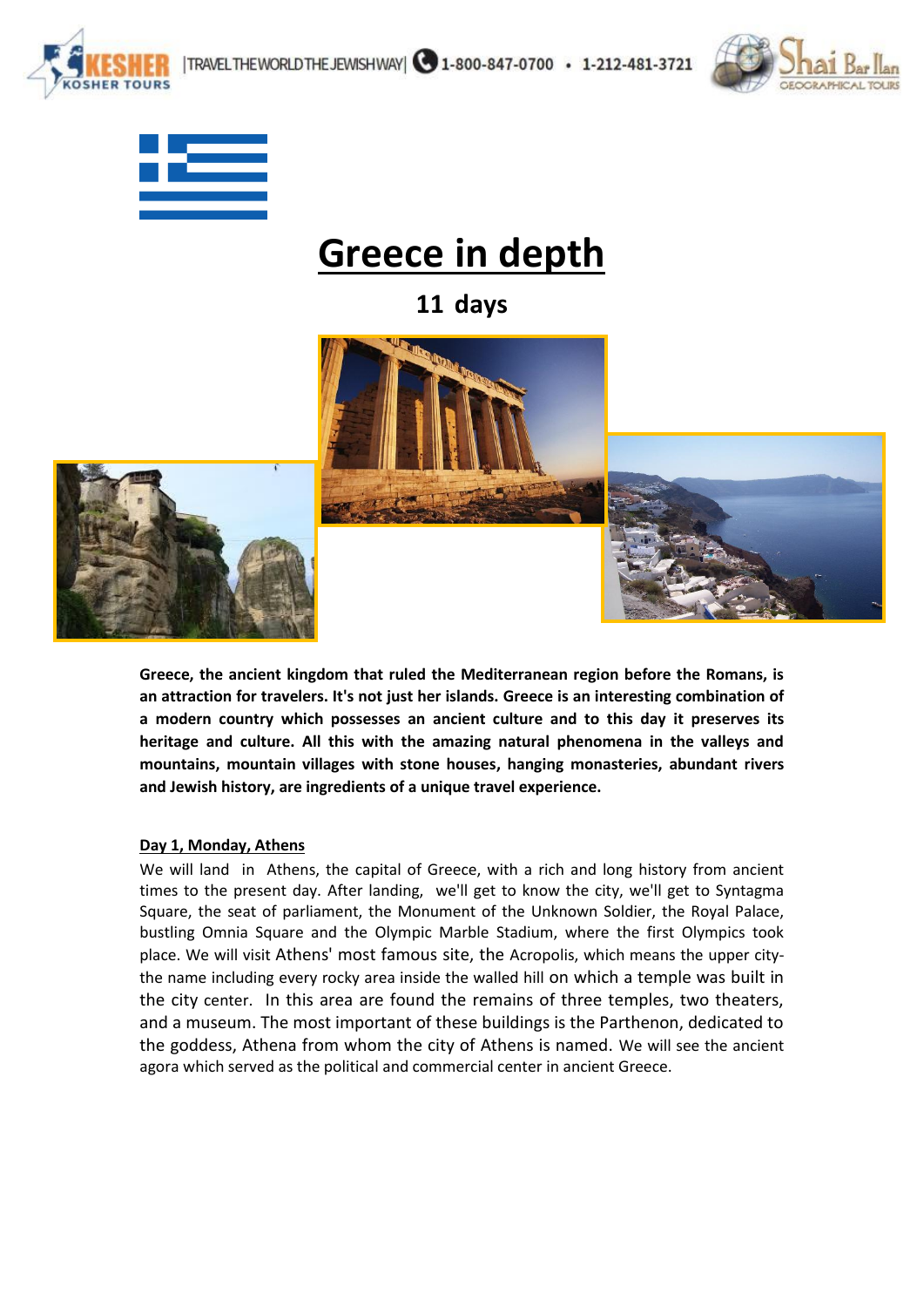



# **Day 2, Tuesday, Athens-Arachova- Delphi**

After breakfast, we'll head from Athens towards Arachova,a small picturesque town nestled at the foot of Mount Parnassos. At the end of the tour we will continue to the city of Delphi, which is not far from it, where we will find one of the most famous archaeological sites in Greece and around the world. The Greeks believed that here, on a steep slope at the foot of Mount Parnassos, is the center of the world. There they have built a temple to the god Apollo. We will visit the museum and the archaeological site where the Oracle of Apollo, a religious priestess, was consulted before any major event or the beginning of a war campaign.

#### **Day 3, Wednesday, Delphi -Ioannina**

This morning we headed towards Ioannina, the capital of the Epirus region, one of Greece's largest cities, which sits on the shores of Lake Pamvotida,(Pamvotis) one of the most beautiful lakes in Greece. After arriving in Ioannina, we will take a tour of the city. The city has a rich Jewish history. In the past, Ioannina served as a seat for a Jewish community of members of the Romaniote community, whose roots are ancient and reach the Jewish settlement in Eretz Israel, during the Second Temple period. We will visit the synagogue, tell the story of the magnificent community that was there until World War II, visit the Byzantine/ Turkish quarter and tell the colorful story of The Ruler Ali Pasha.



# **Day 4, Thursday, Ioannina, Fresgoria, Canyon and Yokos, Monodandari**

Today we will take a lovely nature walk in the Zagoria region. We will visit the villages of Zagoria consisting of 46 small villages. The villages are characterized by an ancient construction style. The village of Kifi is famous for its ancient stone bridges. We will also visit the village of Monodandri, located at the beginning of the Vicus Canyon, one of the most impressive natural sites in the Zagoria region. This is the deepest canyon in Europe and one of the deepest in the world.

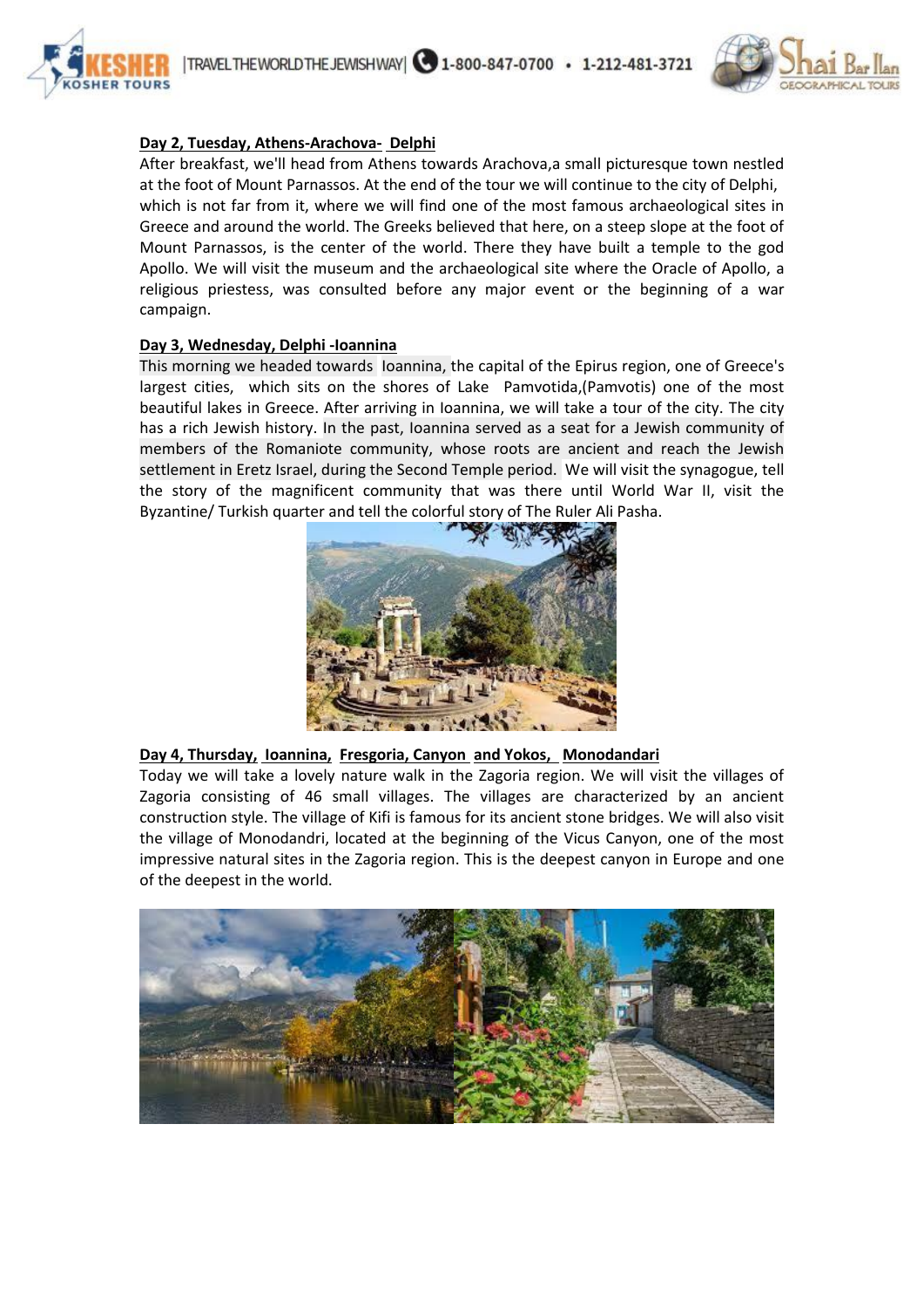



# **Day 5, Friday, Ioannina-Matsubo-Meteora**- **Thessaloniki**

After a morning meal visiting the Perama Cave, which is more than a kilometer long, and its length of impressive stalagmites and stalactites, we will continue to visit the village of Alpine Metsovo which is one of the magical villages of northern Greece. At the end of the visit, we shall visit Meteora (the name means "hanging in the air" and is the origin of the term "meteor"). On the top of tall pillars 650 meters high, orthodox monks built monasteries that look as if they are hanging in the air. Six monasteries remain and have been declared "World Heritage Sites" by UNESCO. We will experience breathtaking views among the cliffs and reach monasteries that served as a haven for monks. At the end of the visit, we will travel to Thessaloniki, Greece's second largest city and one of its most important port cities. At the end of the tour we will return to the hotel and get ready for Shabbat.

#### **Day 6, Saturday,Thessaloniki**

After tfilot and our Sabbath meal we will go on a walking tour of the city where for hundreds of years a large Jewish community flourished. After the expulsion from Spain tens of thousands of Jews came to Thessaloniki to become the largest and most luxurious Sephardic Jewish center. On shabbat the city was almost completely idle, including the port, because of the large percentage of Jews living here. On Saturday night we'll go out to a local taverna.

#### **Day 7, Sunday, Thessaloniki**

Today we will take a tour of the city, visiting the fascinating Jewish Museum and we will learn about the famous community where the Ladino language and Jewish culture flourished. The museum is considered one of the most interesting museums of European Jewish communities. We will continue to visit the Jewish cemetery, see houses where Jews once lived and see the memorial in memory of the 50,000 Jews of Thessaloniki who perished in the Holocaust.

#### **Day 8, Monday Thessaloniki- Mount Olympus-Village of Prionia-Heppelion, Portria**

An exciting day awaits us. Mount Olympus, the tallest mountain of Greece, rises to an altitude of 2,917 meters. The glory of the mountain is due to the belief in Greek mythology that the mountain is home to the twelve Olympic gods, who sat at the top drinking a nectar that promised them eternal life. The mountain stands in the center of a national park, with rich vegetation and many species of animals. We will take the road that winds through forests up to towering cliffs to the village of Pelion, which is at the end of the road before going up to the mountain. We'll take a trip to the village where the typical Greek style is preserved. At the end of the visit, we will travel to our hotel in the Pelion Peninsula which is characterized by breathtaking mountain scenery.

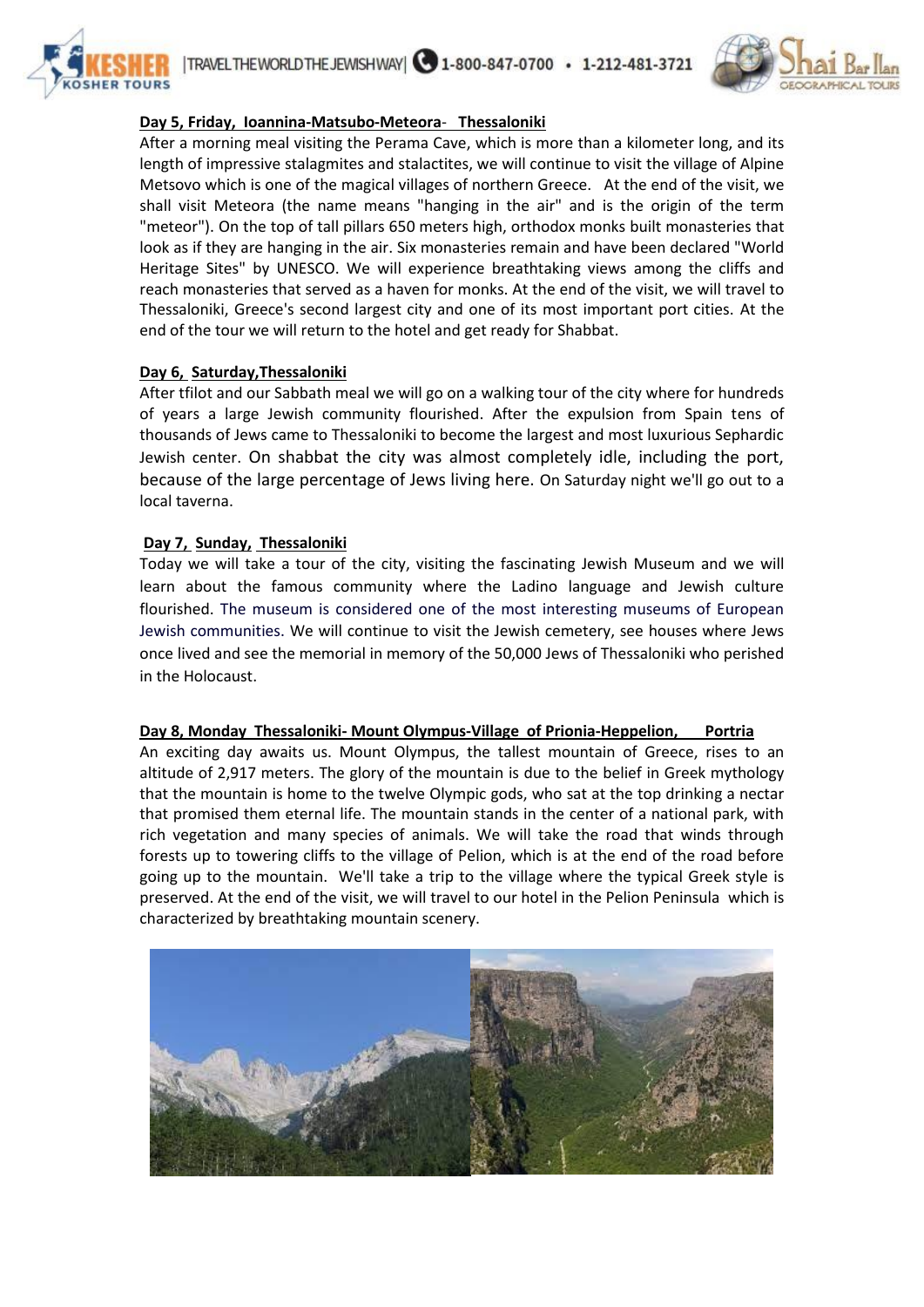



# **Day 9, Tuesday, Pelion Peninsula, Valos, Mount Pelion, Portaria**

Today we will be traveling on the Pelion Peninsula. We will visit Valos, a port city on the Aegean coast, which has an ancient history dating back to the Stone Age. There is evidence that there was a Jewish settlement dating back to the Hasmonean period. During World War II, residents of neighboring villages rescued many of the Jews who were in the city. We will tour the municipality and see its main buildings, including the University of Tsalia and the Memorial to those killed in the Holocaust. Then, we will go up to Mount Pelion, visiting the village of Makrinitsa, whose houses appear to be hanging on the slopes of the mountain and therefore the village is known as the "balcony" of Mount Pelion. We will visit the plant to create oil and olives, where we will see the production process of oil and organic honey.

# **Day 10, Wednesday, Portaria- Athens**

Today we shall head towards Athens, which has a rich and long history from ancient times to the present day. On arrival, we will visit the Jewish Museum,where we will learn about the ancient history of the Jewish community in Athens. We will visit two synagogues, the ancient Romanian synagogue "Tree of Life" and the new Sephardic synagogue, "Beit Shalom", and we will see the Holocaust memorial, and be treated to a panoramic view of the city from Lycabettus Hill. In the evening we'll go to a folklore show.



# **Day 11, Thursday, Athens, Corinth Canal – Back Home**

After breakfast, we will travel to see the Corinth Canal, which crosses Corinth's Isthmus Inland Strait and connects the Saronic Gulf with The Bay of Corinth. If time permits (contingent on flight times), we will visit the eastern Peloponnese city. We will say farewell to Greece, we'll go to the airport and fly back home.

# Dates, prices and important information to know

| Trip code Release Date Return date Duration price Single Supp |  |       |       | guidance |
|---------------------------------------------------------------|--|-------|-------|----------|
| EGRC 1605 16 May 2022 26 May 2022 11 days                     |  | S2195 | S660  |          |
| EGRC 2410 24 Oct 2022 03 Nov 2022 11 days                     |  | S2195 | \$660 |          |